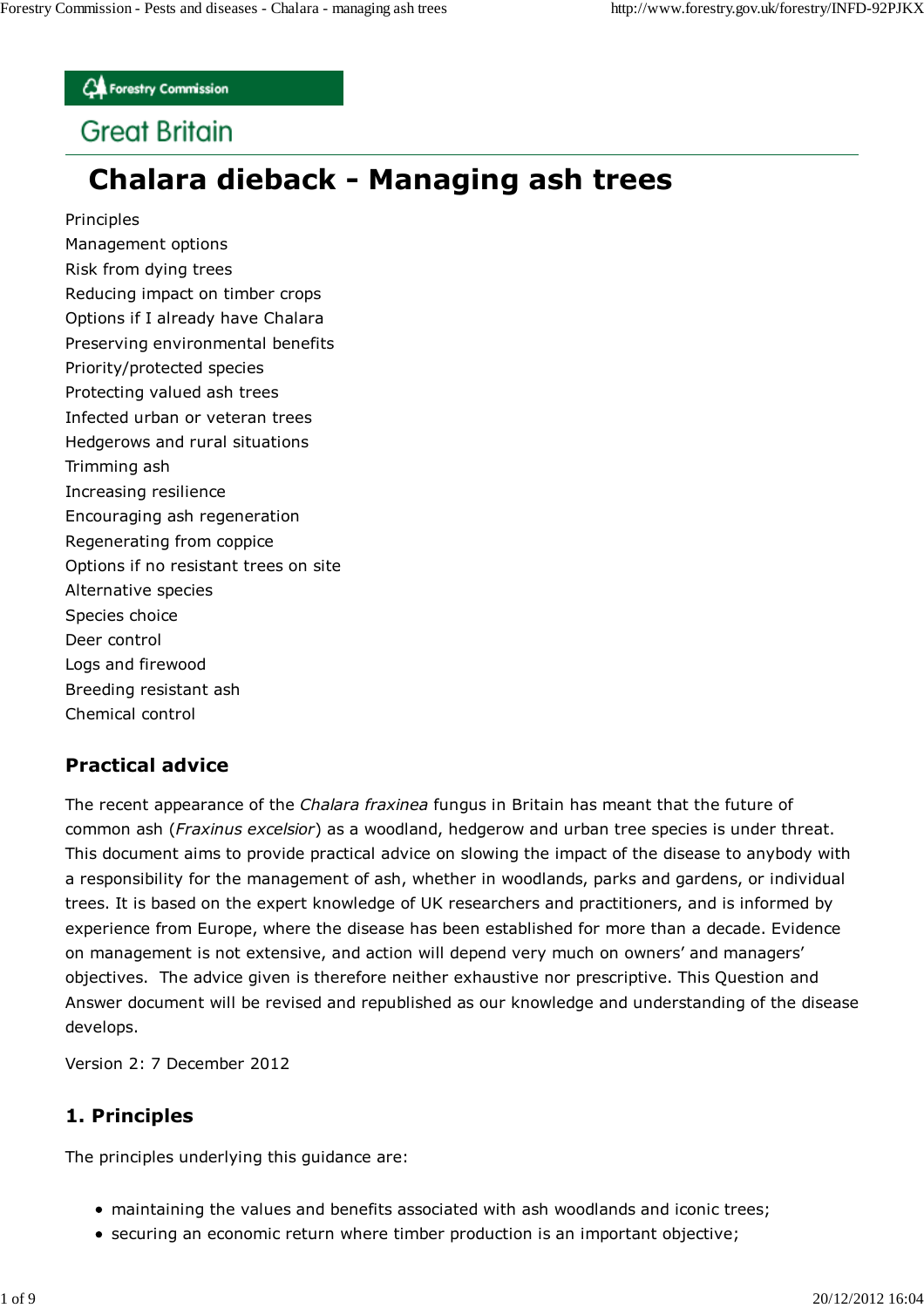- reducing the presence and rate of spread of Chalara dieback;
- maintaining as much genetic diversity in ash trees as possible with the aim of ensuring the presence of ash in the long term; and
- minimising impacts on associated species and wider biodiversity.

Top

#### **2. What are the main management options?**

There is currently no cure for Chalara, and no clear method for stopping its spread. Therefore the aim of management, as outlined in the Chalara Control Plan, should be to slow the spread and lessen the impact of the disease.

Before making any changes to existing management regimes, owners and managers should carefully consider their objectives and local circumstances. Any woodland or individual tree can bring a variety of benefits, and be managed for those multiple benefits. The categorisation below is made purely to assist the owner or the manager when thinking about what to do next - in practice a hybrid approach might be appropriate.

Top

#### **3. How do I manage the risk from dead and dying trees to the public?**

Public safety is likely to be one the biggest management issues for owners of ash trees in woodlands, parks, roadsides etc as the disease kills or weakens trees over the coming years.

Trees in areas with high levels of public access need to be monitored carefully for risks to public safety, and some felling or pruning of dead or dying trees is advisable if risk assessments show they are a hazard.

Further information about tree safety is available in the publication Common sense risk management of trees (http://www.forestry.gov.uk/pdf/FCMS024.pdf/\$FILE/FCMS024.pdf)

Top

#### **4. What is the best way to reduce the impact of any future Chalara infection on my timber crop?**

For uninfected stands, the best way to slow the impact of any future Chalara infection is to promote fast, healthy growth of selected trees. This will not prevent the onset of the disease if spores are present, but will maximise the timber value at the time of felling. Ensure high standards of establishment and silviculture - guidance on this can be found in 'Managing Native Broadleaved Woodland', priced £30 from The Stationery Office; or in 'Growing Broadleaves for Timber', priced £13.50 from Forestry Commission Publications (http://www.forestry.gov.uk/forestry/HCOU-4VXJ5N) (quote stock code FCHB009). This should be carried out in combination with:

- adhering to biosecurity measures to reduce the spread of Chalara; and
- regular monitoring for signs of Chalara infection, both in mature stands and, particularly, on planting which has occurred in the past five years.

Top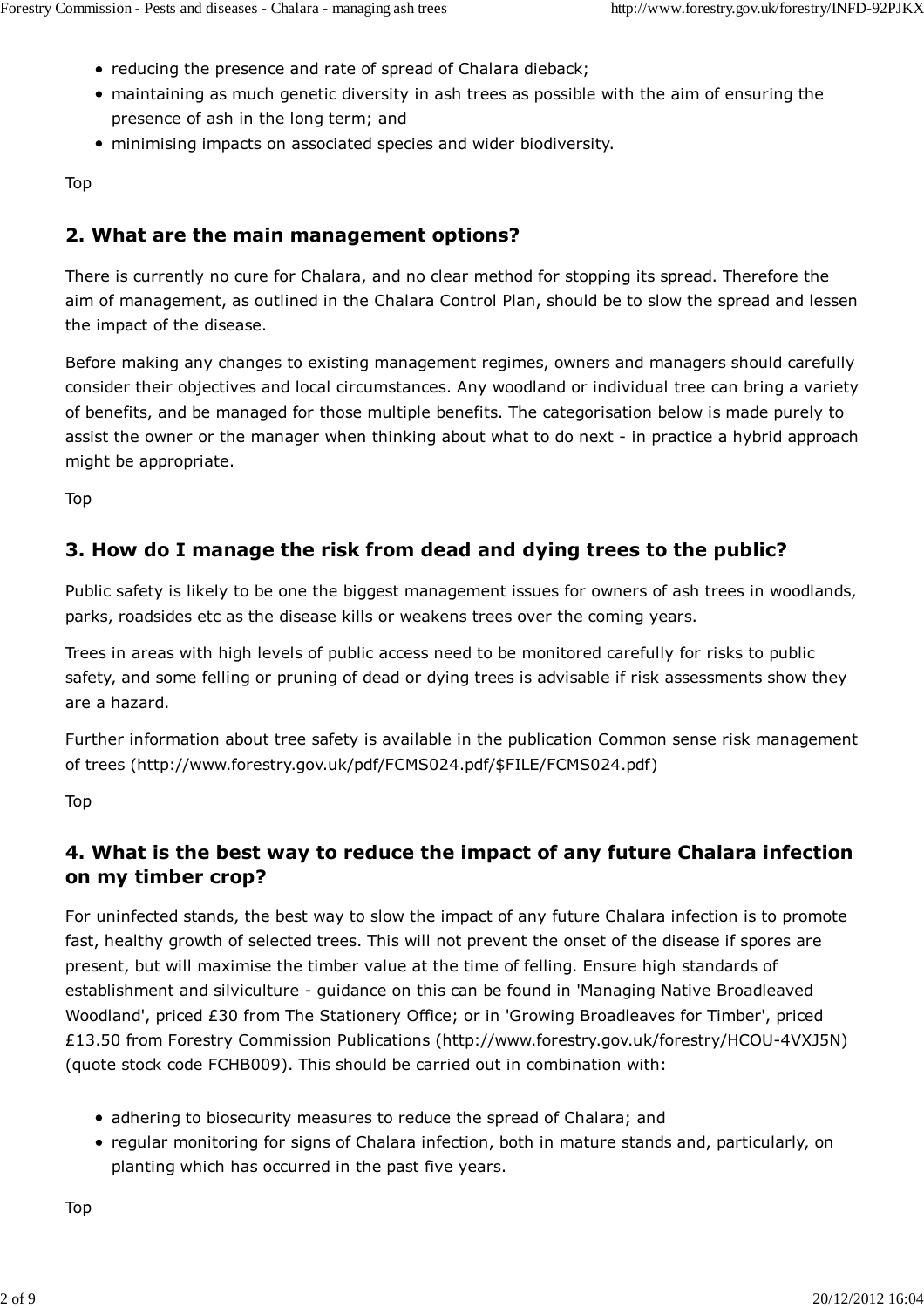## **5. What are my options if I already have Chalara infection in my timber crop?**

#### **a) Younger stands (i.e. up to pole stage or <25 years of age)**

Younger trees are the most vulnerable to the disease, and are rapidly killed. If disease levels are low, selective thinning of diseased and suppressed trees is recommended.

If more than 50 per cent of the mature ash in the stand is infected, the annual rate of spore production will be very high. The economic value and condition of the trees will decline rapidly, and therefore you might wish to take the decision to realise that value. Felling all the ash should be considered to allow regeneration, but you might wish to leave some trees which are close to dying to provide deadwood and biodiversity in the stand. Then:

- if the stand is a mixture of species, and there are enough trees of other species to form a closed stand within 10 years, it is likely that management objectives can still be achieved without replanting after felling the ash.
- if the stand is a mixture and there are NOT enough trees of other species to form a closed stand within 10 years, it is likely that the stand will have to be regenerated after felling by planting alternative species (see below for guidance).

If the stand consists of pure ash you will need to consider what alternative species would do well on the site. (See No. 16 below)

#### **b) Older stands**

An individual-tree approach is recommended for older stands with infected trees.

Where more than 50 per cent of the crown is infected, and where survival of the tree depends on epicormic shoots, felling should be considered because their economic value is declining, they have become seriously infected, and they will be producing large volumes of spores, which will infect other trees.

Where less than 50 per cent of the crown is infected, trees should be regularly monitored as described above. However, managers should also assess the risk of Armillaria (honey fungus) attack. This is often the ultimate cause of death of ash trees once they are infected with Chalara. Felling should be considered if Armillaria is present on the site and timber production is an important objective.

Top

#### **6. I'm not particularly interested in timber, but how do I preserve the environmental benefits of my woodland?**

A lower level of active management might be your best option where preserving environmental benefits is the key objective. However, you should consider planning to retain ash as a component for as long as possible to provide habitat for those species dependant on ash trees, and allow time for resistant strains to be identified. In general, ash woodlands of high environmental benefit also include a mixture of other tree species which will secure many of the same environmental benefits, albeit with a loss of diversity if ash cannot be retained. However, upland ashwoods could potentially decline in environmental benefits if appropriate interventions are not made. Further guidance will be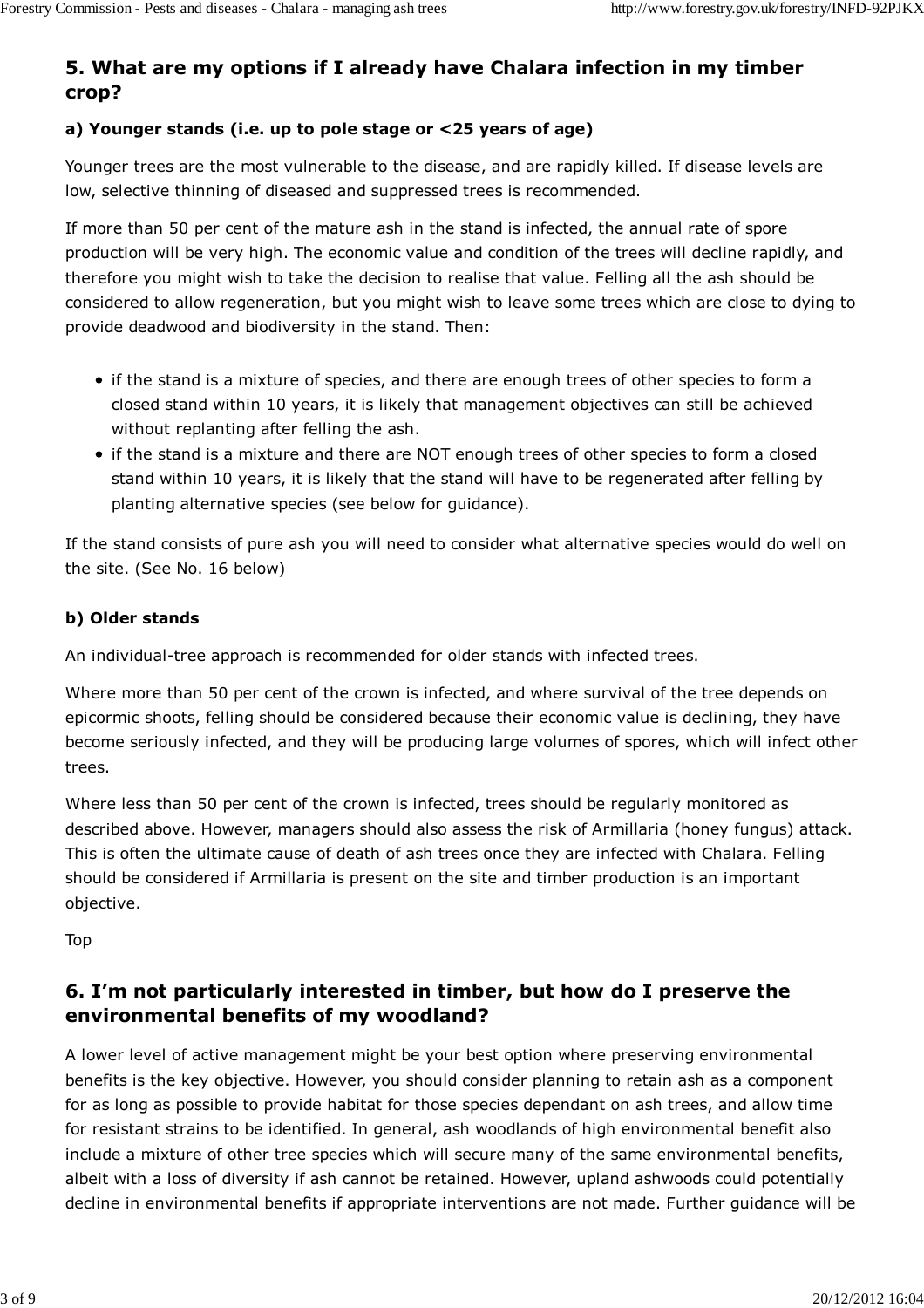made available when the impacts on dependant species are better understood and mitigation options have been considered.

Taking no action will:

- eventually reduce the proportion of ash in the woodland;
- increase the amount of deadwood (standing and on the ground);
- allow resistant trees to be identified; and
- lead to increased spore production from the woodland.

A more proactive management approach will:

- help to reduce spore levels and the rate of onward infection;
- open up the woodland to allow natural regeneration to take place;
- let more light into the stand; and
- encourage regeneration and structural diversity.

For very small, isolated woodlands, the management of leaf litter during the autumn and winter will help to reduce re-infection levels the following year. However, this can be very time consuming and expensive on anything other than a small scale, and does not cure the disease, but it might buy some time.

Top

## **7. What if there are priority or protected species on my site?**

If there are rare, threatened or protected species with a particular requirement for ash to be present, specific advice might be needed for that site to maintain them. Current advice recommends a presumption against felling mature ash trees, with which some European Protected Species are associated. However, impact on protected species should be considered in all forest operations. For protected species please see this guidance (http://www.forestry.gov.uk/england-protectedspecies) .

Top

## **8. How can I best protect valuable veteran ash trees, pollarded ash, or ash trees in my garden, park or similar urban setting?**

Currently the only effective option to reduce spread of the disease is to remove all ash leaf litter from around the trees in the autumn and winter to reduce the local source of spores the following summer. There is some evidence from mainland Europe that leaf removal, possibly coupled with the lower humidity levels in parkland and urban tree environments, can significantly reduce and slow the impact of Chalara.

Safe disposal of the leaves on site can be achieved by burning, burial or composting, although in some areas and circumstances disposal might need to be undertaken by a local authority. Guidance on managing ash leaf litter (http://www.forestry.gov.uk/forestry/infd-92gjvb) .

Urban and veteran ash trees should be surveyed to establish the level of infection present, and the disease status of the tree should, ideally, be assessed by a professional before agreeing any work programme.

Where no infection is present or suspected, any routine, planned work on ash trees should continue.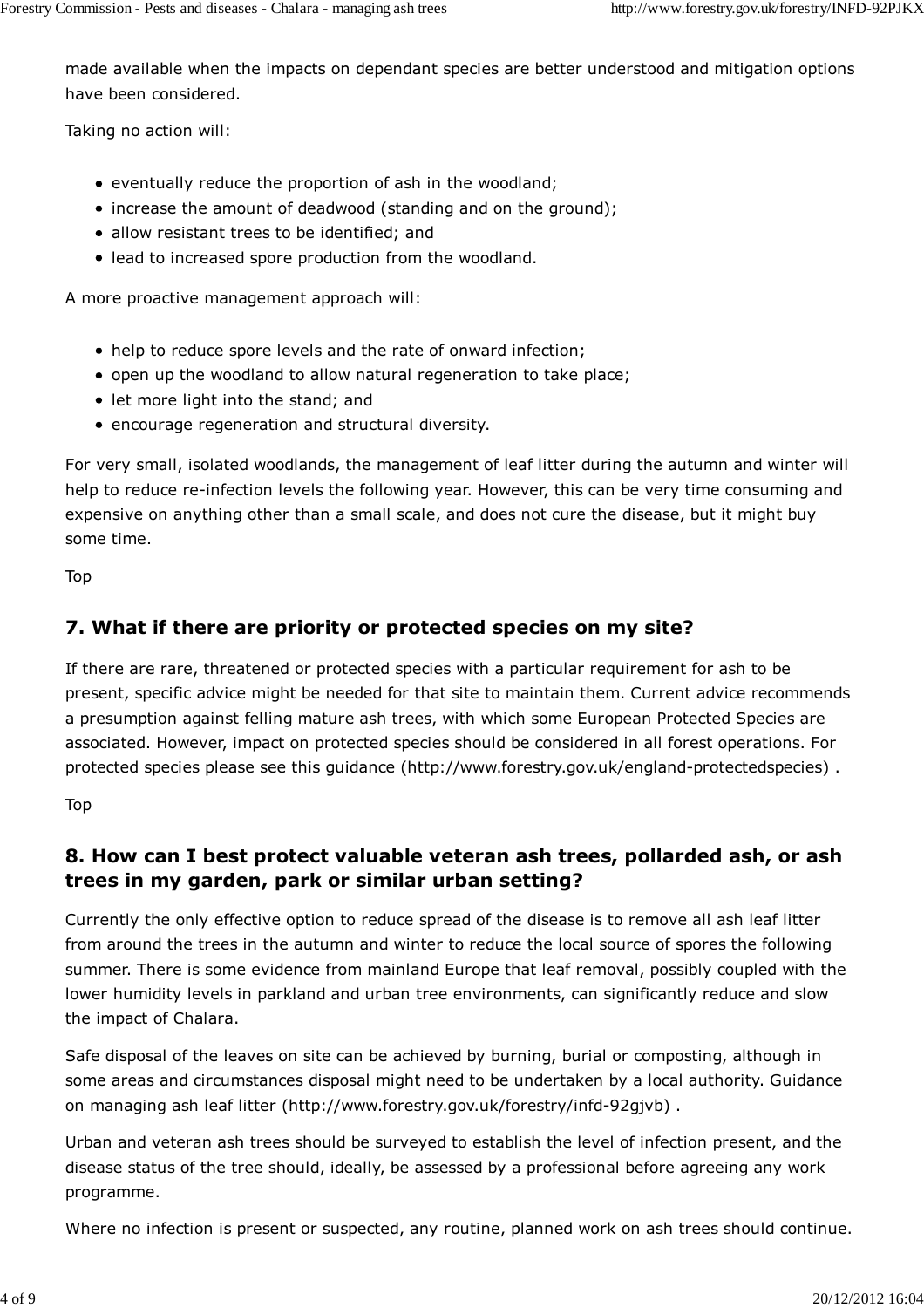The timber and brushwood can be removed, chipped and processed as usual. Best practice, however, would include burning, burying or composting the foliage or twigs on site where possible. The ecological benefits of leaving deadwood on site should be noted (UK Forestry Standard, Forests and Biodiversity Guidelines (http://www.forestry.gov.uk/forestry/infd-8bveh4) )

For pollarded trees the current recommendations from the Swedish authorities, where there is a long history of pollarding, is to avoid all restoration cutting of old pollarded ash trees for the time being if there is not an acute risk that they will fall apart. However, for both healthy and infected ash trees which have been pollarded regularly, pollarding should continue until such time as we know more. If possible avoid pollarding all trees in the same year, but spread the pollarding out over several years. It is very important to revisit these trees and assess the impact of ash dieback.

Top

#### **9. What should be done with infected urban or veteran trees?**

There should not be a presumption to fell these trees. Veteran trees in particular can provide many important environmental and social benefits, even when dead. Any work on a tree should be undertaken after a risk assessment, which should consider age, condition, the number of other trees in the locality and their species, the potential risk of further infection, and the danger to the public. The cost of taking or not taking action is also likely to be a factor in any final decision.

Where infected trees are pruned or felled and there is a Statutory Plant Health Notice on the site, ash logs or firewood may only be moved off the site with authority from the Forestry Commission. Twigs and leaves should remain on site, and be burned, buried or composted if practicable. Strict bio-security measures must be employed.

Top

#### **10. How should I deal with infected trees in hedgerows and rural situations?**

Hedgerow and rural trees often make significant visual contributions to the landscape, and many also provide environmental benefits. Public safety and cost are likely to be key considerations in managing these trees, and expert advice is advisable.

Management options will depend on the trees' situations and locations, and the environmental and social benefits they bring. Managers are therefore advised to consider the questions and answers above on preserving environmental benefits and managing veteran and urban/garden trees for guidance.

To ensure continuity of ash standard trees in hedgerows, planting of replacement trees of an alternative species will ensure environmental benefits of hedgerow trees will be preserved.

Top

#### **11. What do I do about trimming my ash hedge?**

There is no specific advice about this. However the guidance for ash trees in parks and gardens above is equally relevant. Safe disposal of the leaves on site can be achieved by burning, burial or composting, although in some areas and circumstances disposal might need to be undertaken by a local authority. See the guidance on managing ash leaf litter (http://www.forestry.gov.uk/forestry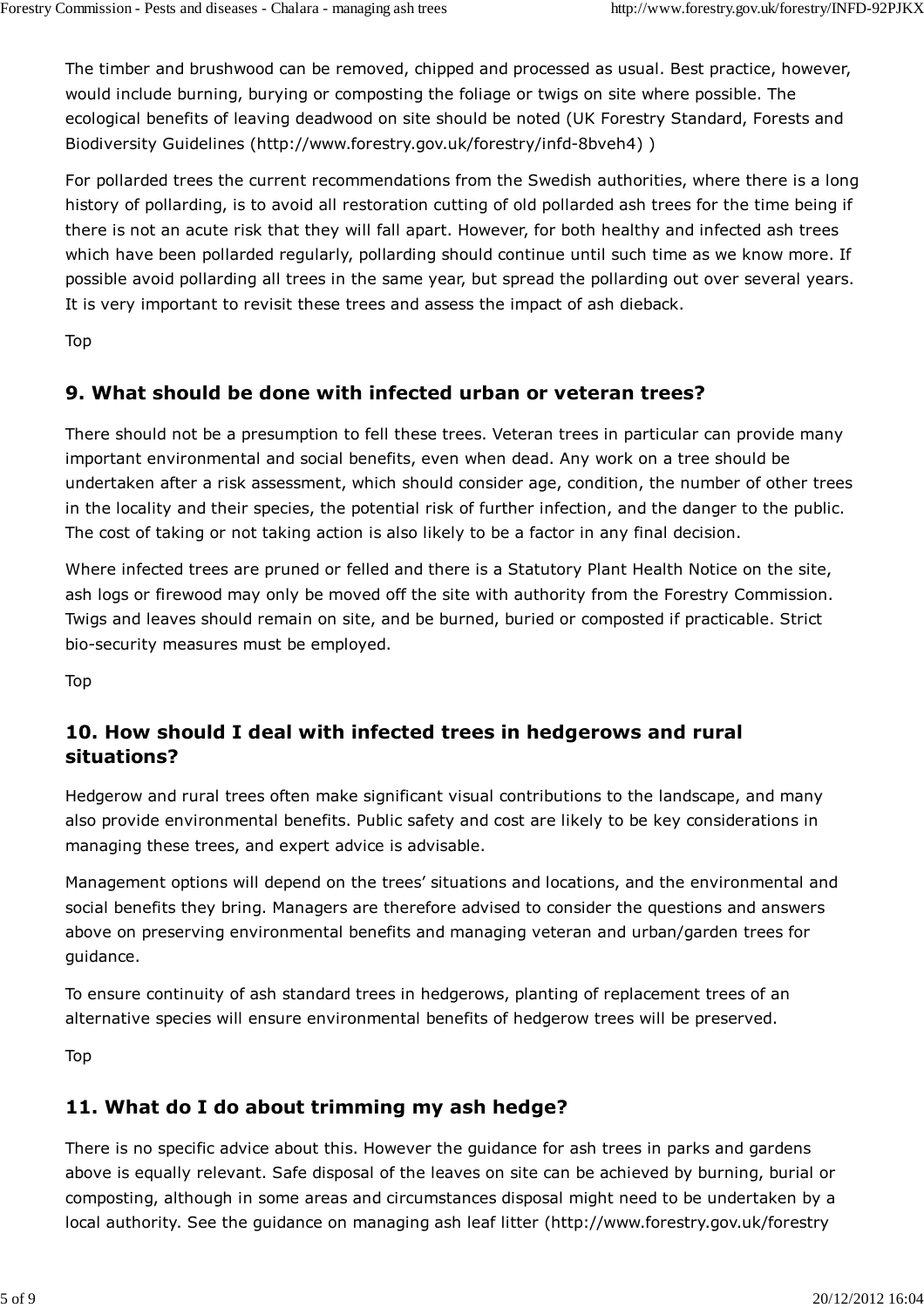/infd-92gjvb) .

However, we recognise that this is unlikely to be an option for hedges in the countryside, particularly those where the hedge is cut using a tractor with a mechanical flail. At present there is no practical control strategy in these instances. If a hedge requires cutting, then it is probably better to do so rather than neglect it. It is best to avoid cutting during the summer months and during the breeding bird season, when the spore production from dead leaves on the ground is highest, and disturbance might increase dispersal. Further advice on hedgerow management can be found at the Natural England website.

Top

#### **12. How do I increase the resilience of my woodland to chalara?**

The single best strategy is to increase the genetic and age diversity of your woodland. Developing stands of mixed species should make your woodland less vulnerable to disease, and adopting a continuous-cover approach, where practicable, is one way to promote higher levels of species and age diversity.

Top

#### **13. Is it worth encouraging ash regeneration?**

Planting ash is currently not possible because of the restrictions on moving planting material, but it would not be recommended even if these restrictions were lifted.

Natural regeneration is the preferred method of replacing ash stands. Resistance to *Chalara fraxinea* is likely to be highly heritable, so natural regeneration from resistant trees is the preferred option for replacing the species in areas which retain sexually mature trees (more than 30 or 40 years old). Guidance on the successful use of natural regeneration can be found in Chapter 6 of 'Managing Native Broadleaved Woodland', priced £30 from The Stationery Office; or in 'Growing Broadleaves for Timber', priced £13.50 from Forestry Commission Publications (http://www.forestry.gov.uk /forestry/HCOU-4VXJ5N) . (Quote stock code FCHB009.)

Top

#### **14. Is regeneration from coppice recommended?**

Regenerating a stand using coppice shoots from felled, infected trees is not recommended. Chalara can be isolated from roots, and it is thought to be highly systemic, so coppice regrowth from the infected trees is also likely to be infected.

If the aim is to reduce infection pressure on a site, or allow space for natural regeneration of ash or planted trees of other species to establish, it is recommended that coppice stumps are killed using approved herbicides. However, in ancient woodlands or woodlands where coppice is an important cultural factor, only do this if coppice stools are infected with *Chalara fraxinea*. For such woodlands, postpone coppicing ash until more information is available – newly planted trees and freshly cut coppice are particularly vulnerable to infection.

Top

#### **15. What are my options if there are no resistant mature ash trees on my**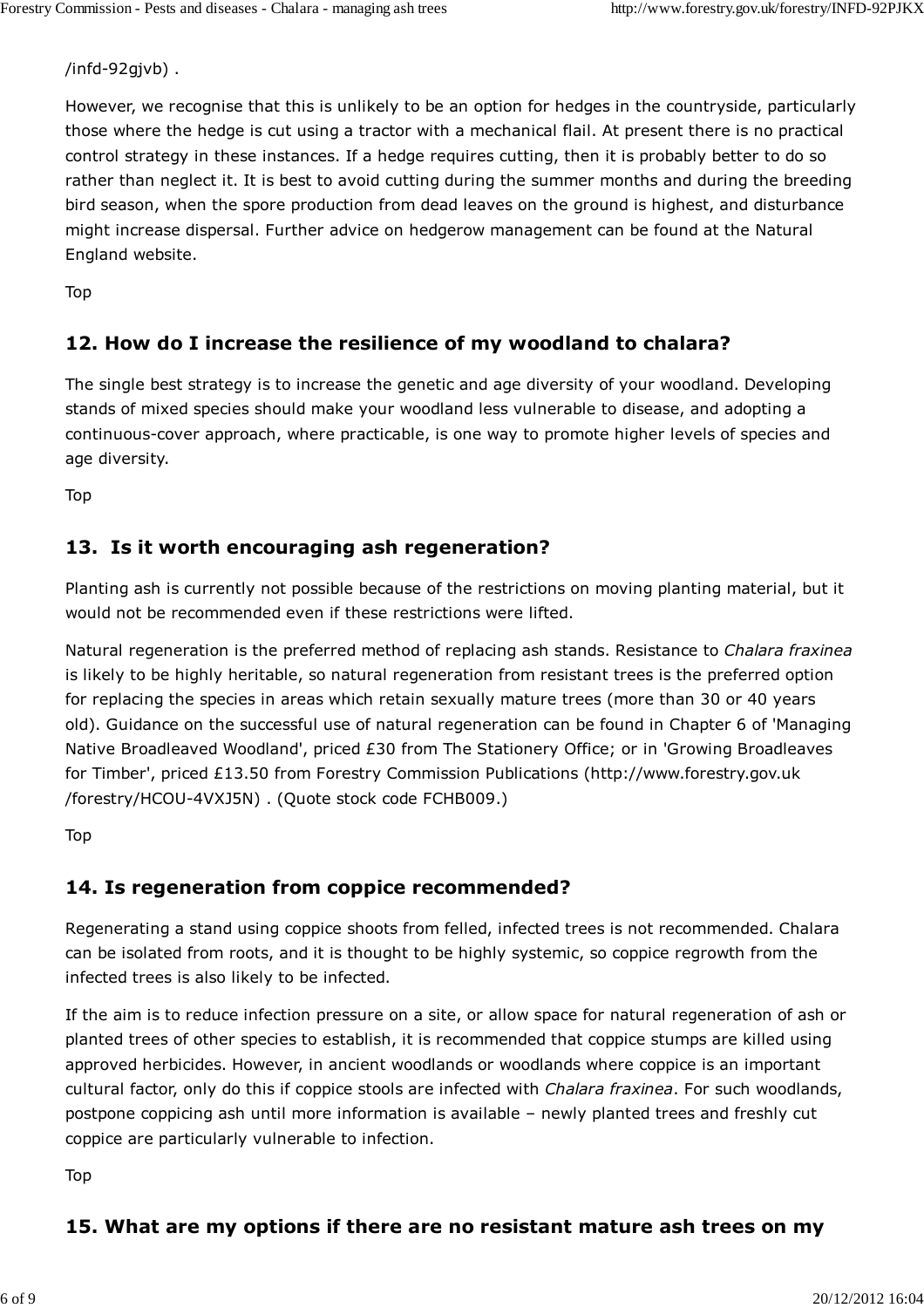#### **site?**

If there are no apparently resistant mature ash trees left on a mixed-species site, and regeneration has failed, and if there are enough trees of other species to form a closed stand within 10 years, it is likely that your management objectives can still be achieved without carrying out further regeneration.

In other cases the stand should be regenerated by planting alternative species, until resistant strains of ash can be made available.

Top

#### **16. What alternative species can I plant?**

The choice of species must always be guided by management objectives, site conditions and designation status of the site. For example, on brown earth soils the range of alternative broadleaved species is wide and includes aspen, beech, birch, cherry, field maple, hornbeam, oak, lime, rowan, sweet chestnut and sycamore.

On other sites the choice is much more restricted. For example:

- on ground-water gleys alder, aspen, willow and oak are possible alternatives;
- on rendzinas beech, birch, field maple, whitebeam, hawthorn, holly and the wayfaring tree could be considered;
- if the site is designated for conservation purposes (for example, as an SSSI, SAC or SPA), or is an ancient woodland, advice should be sought from conservation agency advisers.

More detailed advice about what species to plant or encourage by regeneration instead of ash for sites of nature conservation importance will be the subject of wider debate, and guidance will follow early in 2013.

Top

## **17. Where can I get guidance on species choice?**

Detailed guidance on species choice in native broadleaved woodland can be found in 'Managing Native Broadleaved Woodland'.

Ecological Site Classification (ESC) can also be used to investigate the suitability of species to a site, and will help managers consider the options with regard to longer-term climate change. See our online Decision Support Service

Non-native species should also be considered for sites with few constraints using our guidance (http://www.forestry.gov.uk/fr/treespecies) .

It is important to note that some alternative species, such as beech, sycamore and Norway maple, are very susceptible to bark stripping by grey squirrels.

Top

#### **18. Is deer control necessary?**

Deer should always be controlled where establishment by planting or natural regeneration is an aim.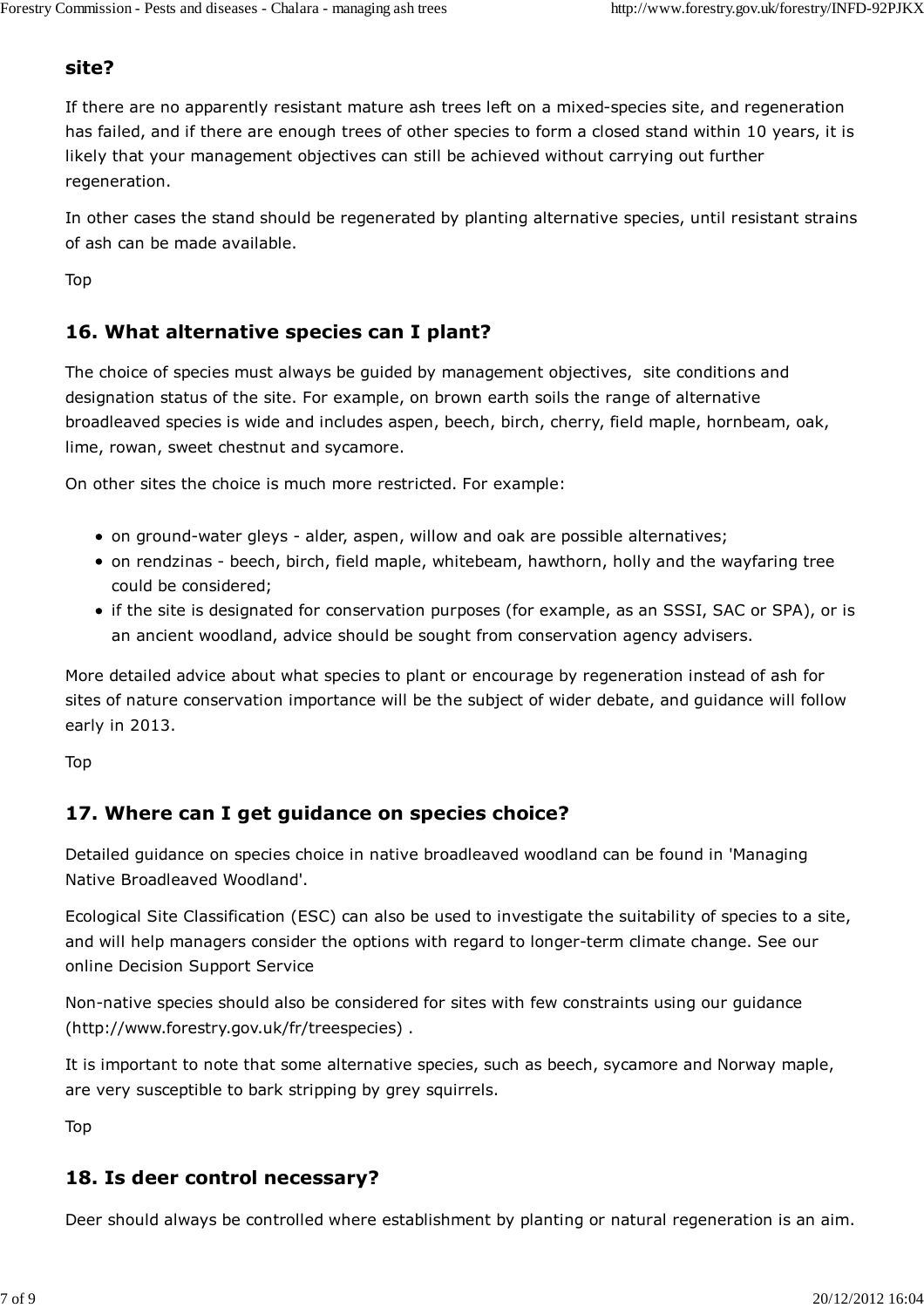This is particularly important when regenerating ash stands infected with Chalara, because it is likely that deer will tend to target healthier, resistant ash seedlings, rather than susceptible, diseased and dying plants.

Top

#### **19. What's the situation with logs and firewood?**

#### **Uninfected sites**

Ash wood may continue to be moved from uninfected sites within Great Britain.

However, we strongly recommend the simple precaution of brushing leaf and shoot material from logs, firewood and vehicles before they leave the site, as a precaution against the possibility that the disease might be present, but not obviously apparent, and could be spread unintentionally with logs and firewood.

#### **Infected sites**

Ash wood may not currently be moved from woodlands or other sites where Chalara has either been confirmed or is suspected and a Statutory Plant Health Notice has been served. Ash logs or firewood may only be moved off these sites with authority from the Forestry Commission. Ash wood may, however, be used on site as fuel.

The conditions for the movement of infected ash wood are currently under consideration. See the current guidance, Effects of new legislation on the timber and firewood trades (http://www.forestry.gov.uk/forestry/INFD-8ZYHKS) .

Top

## **20. What is happening about breeding Chalara-resistant ash, and can I help?**

Research in mainland Europe shows that some ash trees show signs of resistance to Chalara fraxinea, although so far no individual trees have been found to be totally resistant. However, a few in each population consistently show low levels of infection, and these could be used to create a Chalara-tolerant breeding population for restocking infected areas in the future.

This tolerance is heritable (i.e. it can be passed on between generations), and appears to be due to a suite of genes rather than a single gene. This is important, because the disease resistance is less likely to break down due to genetic change in Chalara if the observed disease resistance is based on a combination of several genes in ash. It should therefore be possible to breed some degree of tolerance into ash populations, but it will take several years before this will provide planting stock for the market.

Woodland owners in particular can help by:

- not felling any mature ash trees unless necessary for pubic safety or timber production reasons; and
- monitoring their ash trees' health over the coming years, and reporting to the Forestry Commission any which appear to be little affected by the disease.